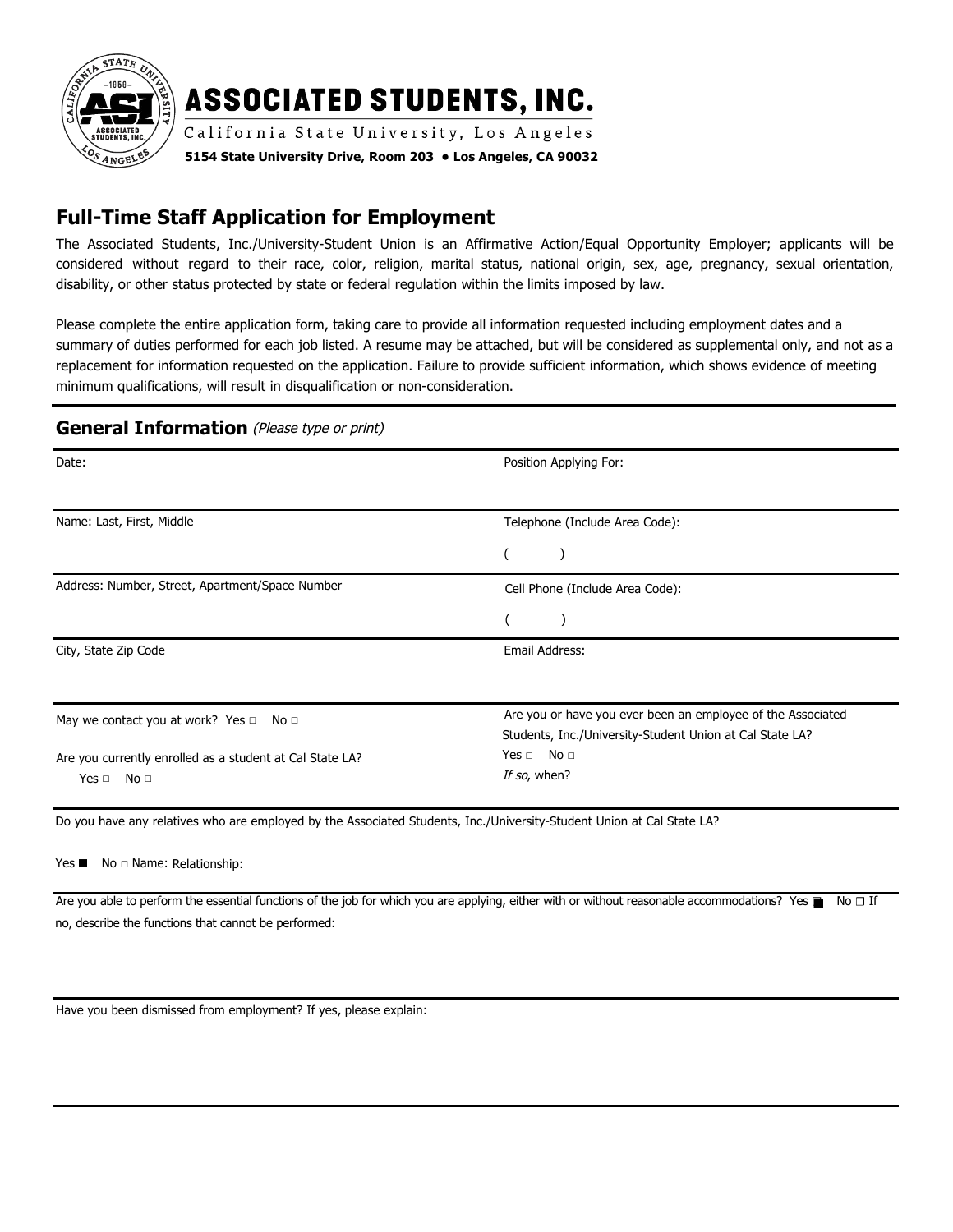## **Employment**

#### **Resumes may be included but this employment portion of the application must be filled in completely.**

List your entire work record. Begin with your present job and list in reverse order. Include self-employment in excess of one month as a separate period. List each promotion as a separate job. Please account for all work history. Attach additional sheets as necessary. You may list any military or volunteer experience in the employment section below.

|                                             | <b>MAY WE CONTACT YOUR PRESENT EMPLOYER?</b> Yes D | No <sub>1</sub> | Later $\square$      |
|---------------------------------------------|----------------------------------------------------|-----------------|----------------------|
| Dates of Employment<br>From:<br>Mo.<br>Yr.  | Name of Employer or Company                        |                 | Telephone Number     |
| To:<br>Yr.<br>M <sub>0</sub>                | Address, City, State, Zip Code                     |                 | Email Address        |
| Hrs/Wk: ________                            | Supervisor's Name and Job Title                    |                 | Your Job Title       |
|                                             | Describe your Duties:                              |                 |                      |
| Dates of Employment<br>From:                | Name of Employer or Company                        |                 | Telephone Number     |
| Yr.<br>Mo.<br>To:<br>Yr.<br>M <sub>0</sub>  | Address, City, State, Zip Code                     |                 | Email Address        |
| Hrs/Wk: _________                           | Supervisor's Name and Job Title                    |                 | Your Job Title       |
|                                             | Describe your Duties:                              |                 |                      |
| Dates of Employment<br>From:                | Name of Employer or Company                        |                 | Telephone Number     |
| Mo.<br>Yr.<br>To:<br>Yr.<br>Mo.             | Address, City, State, Zip Code                     |                 | <b>Email Address</b> |
| Hrs/Wk: _________                           | Supervisor's Name and Job Title                    |                 | Your Job Title       |
|                                             | Describe your Duties:                              |                 |                      |
| Dates of Employment<br>From:                | Name of Employer or Company                        |                 | Telephone Number     |
| Ϋ́r.<br>Mo.<br>To:<br>Yr.<br>M <sub>0</sub> | Address, City, State, Zip Code                     |                 | Email Address        |
| Hrs/Wk:                                     | Supervisor's Name and Job Title                    |                 | Your Job Title       |
|                                             | Describe your Duties:                              |                 |                      |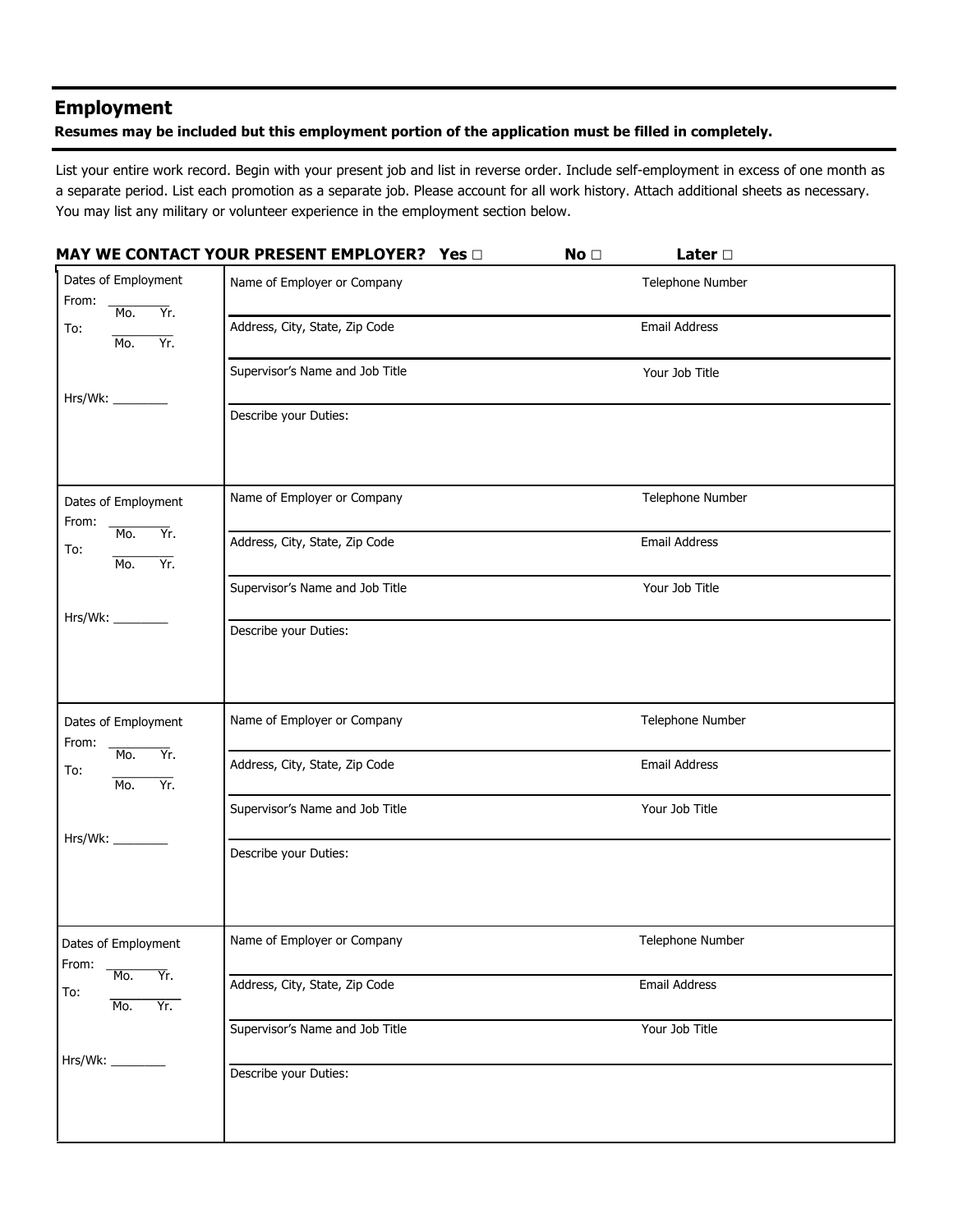## **Education**

Name and Address of High School Attended Major course of study Major course of study Did you graduate?

Yes □ No □

## **College or University Education**

| <b>Name and Address of Institution</b> | Major | # Years<br><b>Completed</b> | Certificate/Diploma/D<br>egree |
|----------------------------------------|-------|-----------------------------|--------------------------------|
|                                        |       |                             |                                |
|                                        |       |                             |                                |
|                                        |       |                             |                                |
|                                        |       |                             |                                |
|                                        |       |                             |                                |
|                                        |       |                             |                                |
|                                        |       |                             |                                |

# **Additional Qualifications**

Please identify any skill, knowledge or ability related to this position which would assist in the evaluation of your application.

List appropriate courses for this position and any other education, courses, certificates, licenses, seminars, publications, etc. not listed above:

List all your computer and software experience: